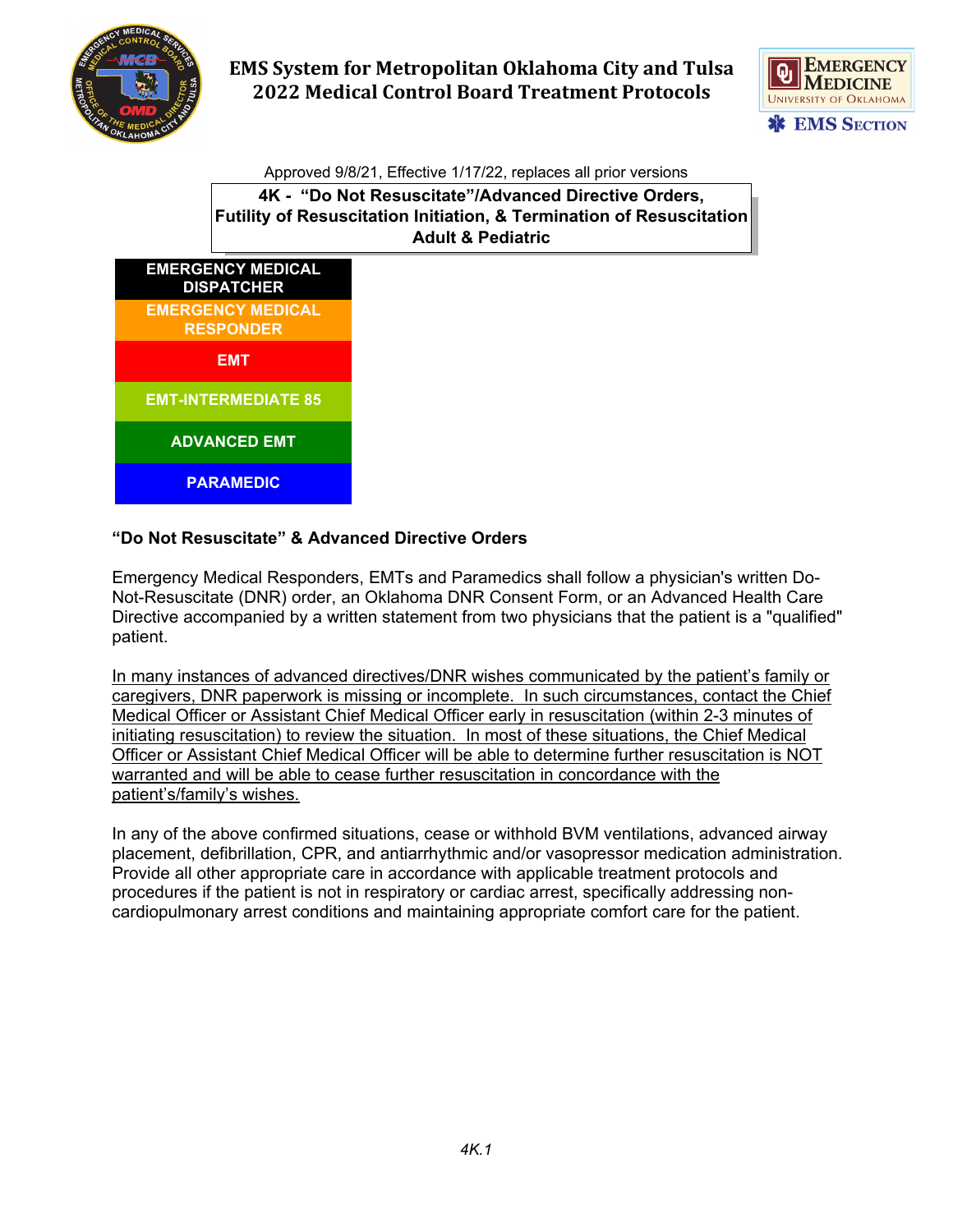



Approved 9/8/21, Effective 1/17/22, replaces all prior versions

### **Futility of Resuscitation Initiation**

CPR should not be initiated (or continued if initiated by bystanders prior to arrival) by Emergency Medical Responders, EMTs, and paramedics in the following clinical conditions representing "obvious death" (regardless of cause of cardiac arrest):

No pulse AND No spontaneous respirations AND Pupils fixed (unreactive to light) AND One or more of the following: Rigor mortis. Decomposition. Decapitation. Dependent lividity.

#### **PROTOCOL 4K: "Do Not Resuscitate" Advanced Directive Orders, Futility of Resuscitation, & Termination of Resuscitation – Adult & Pediatric, cont Futility of Resuscitation Initiation, cont.**

In blunt traumatic cardiac arrest, CPR should not be initiated (or continued if initiated by bystanders prior to arrival) by Emergency Medical Responders, EMTs, and Paramedics in the following clinical conditions:

No pulse AND No spontaneous respirations AND No shockable rhythm AND No organized ECG activity, i.e., (patient is asystolic or PEA <40 beats per minute)

In penetrating traumatic cardiac arrest, CPR should not be initiated (or continued if initiated by bystanders prior to arrival) by Emergency Medical Responders, EMTs, & paramedics in the following clinical conditions:

No pulse AND No spontaneous respirations AND Pupils fixed (unreactive to light) AND No spontaneous movement AND No organized ECG activity (asystole or PEA <40 beats per minute)

Unless the above death criteria are clearly met, CPR and other resuscitative efforts should be initiated and aggressively delivered to promote the best chance of patient survival. In cases involving relative hypothermia (often involved in water submersion situations), ensure full resuscitative efforts are delivered as outlined in Protocol 11B - Cold Illness/Injury. In cases of lightning strike (without signs of "obvious death" as previously listed in this protocol), ensure full resuscitative efforts.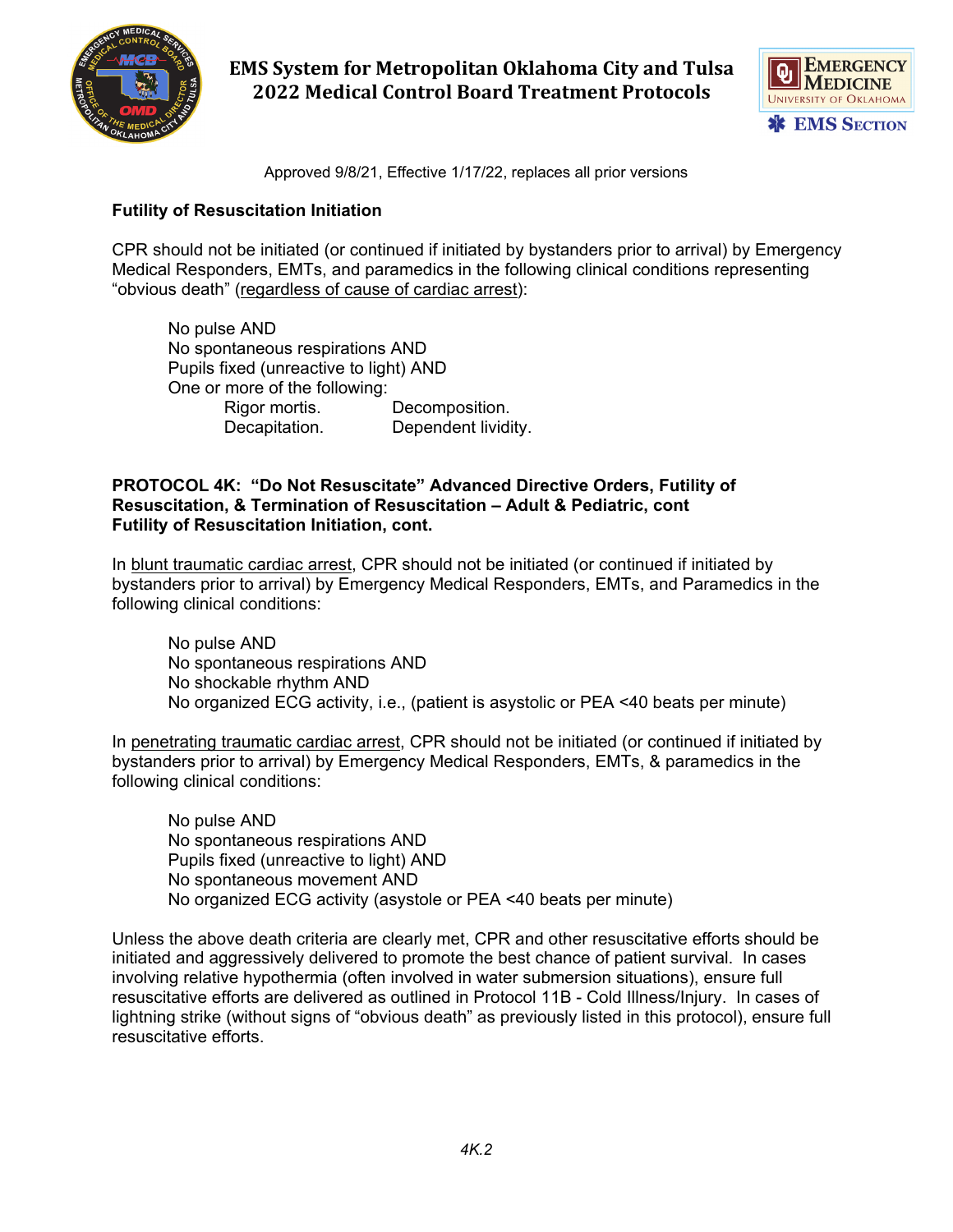



Approved 9/8/21, Effective 1/17/22, replaces all prior versions

#### **PROTOCOL 4K: "Do Not Resuscitate" Advanced Directive Orders, Futility of Resuscitation Initiation, & Termination of Resuscitation – Adult & Pediatric, cont.**

## **Termination of Resuscitation**

Evidence-based medicine supports the practice of field CPR termination in the following:

**Adult, non-traumatic** cardiac arrest patients who **have not responded to full resuscitative efforts delivered consistent with the 2022 Medical Control Board Treatment Protocols in the following circumstance in which Paramedic (or higher level) care is available within 20 minutes of first EMS contact with the patient:**

An adult patient who has a **non-EMS witnessed, non-traumatic cardiac arrest** and is **found in asystole or PEA upon Paramedic arrival** may be considered a candidate for field termination of resuscitation if they do not respond to full resuscitation efforts AND:

- 1) Location of cardiac arrest is a private residence or healthcare facility (e.g. nursing home).
- 2) ALS resuscitative efforts (CPR, successful placement of advanced airway, successful vascular access – IV or IO, and medication administration) have been continuously performed for at least 20 minutes without return of spontaneous circulation (ROSC) or conversion of asystole or PEA to Ventricular Fibrillation/Ventricular Tachycardia at any time during the 20+ minutes of advanced life support.
	- 3) End-tidal carbon dioxide <20 mmHg at time of resuscitation termination.
- 4) The cardiac arrest did not occur in absolute or relative hypothermia.
- 5) The cardiac arrest did not occur due to apparent toxic agent exposure.

#### **Adult, non-traumatic** cardiac arrest patients who **have not responded to full resuscitative efforts delivered consistent with the 2022 Medical Control Board Treatment Protocols in the following circumstance in which Paramedic (or higher level) care is** *NOT* **available within 20 minutes of first EMS contact with the patient:**

An adult patient who has a **non-EMS witnessed, non-traumatic cardiac arrest** and is **found in a non-AED shockable rhythm upon first care arrival** may be considered a candidate for field termination of resuscitation if they do not respond to full resuscitation efforts AND:

- 1) Location of cardiac arrest is a private residence or healthcare facility (e.g. nursing home).
- 2) BLS/ALS (non-Paramedic level) resuscitative efforts (CPR, and the possible inclusion of successful placement of advanced airway, successful vascular access – IV or IO, and limited medication administration) have been continuously performed for at least 20 minutes without return of spontaneous circulation (ROSC) or conversion of a non-AED shockable rhythm to an AEDshockable rhythm at any time during the 20+ minutes of resuscitation.
	- 3) The cardiac arrest did not occur in absolute or relative hypothermia.
- 4) The cardiac arrest did not occur due to apparent toxic agent exposure.